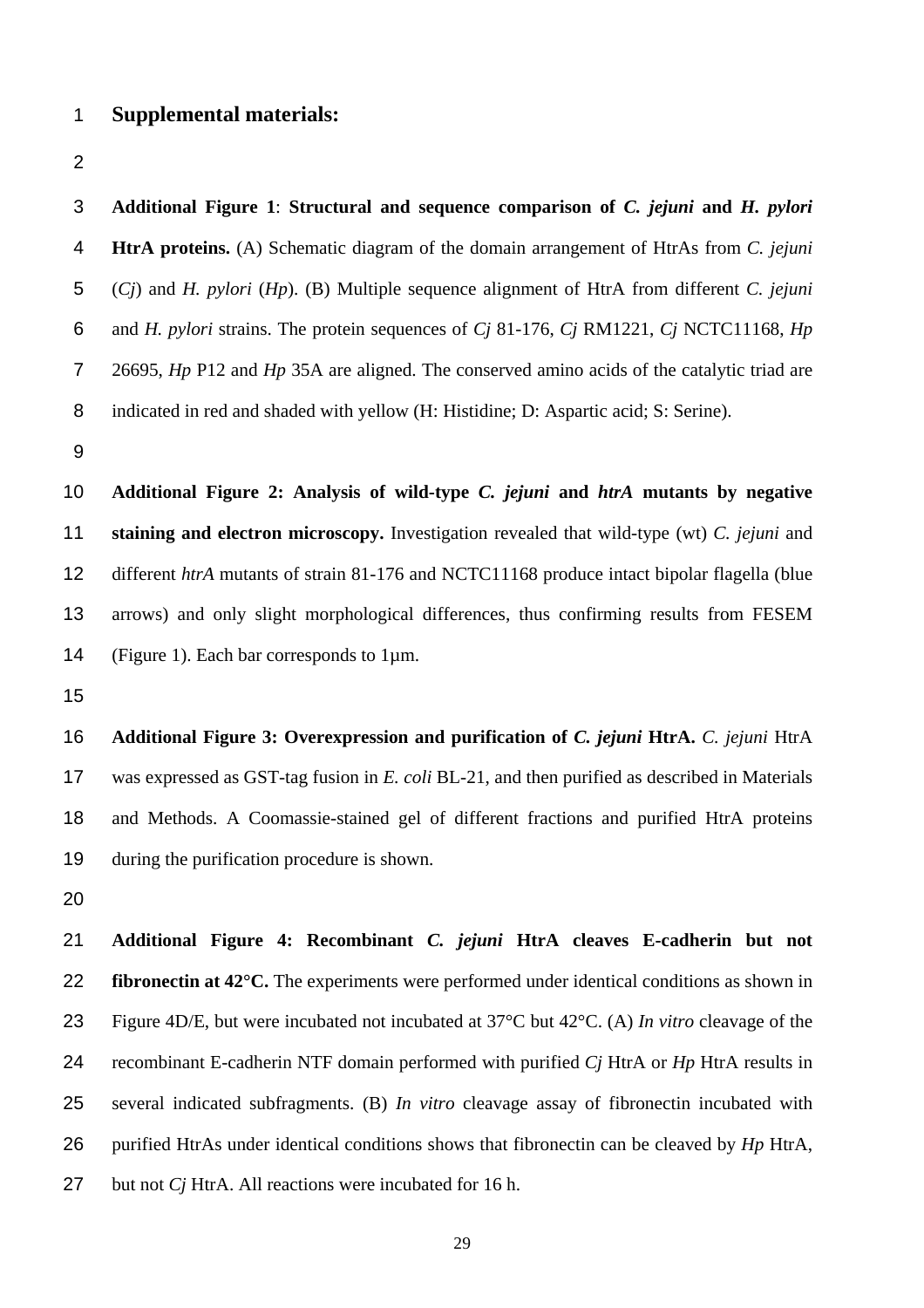## Additional Figure S1 (Boehm et al., 2012)

 $\overline{\mathsf{B}}$ 

 $\blacktriangle$ 

| Cj HtrA                                                                           |                                       |                                                                                                                                                                                                                                                                                                                                                                                                                                                                                                                                                                                                                                                              | HD <sub>S</sub>          |                                          |                             |                                            | COOH                                                  |
|-----------------------------------------------------------------------------------|---------------------------------------|--------------------------------------------------------------------------------------------------------------------------------------------------------------------------------------------------------------------------------------------------------------------------------------------------------------------------------------------------------------------------------------------------------------------------------------------------------------------------------------------------------------------------------------------------------------------------------------------------------------------------------------------------------------|--------------------------|------------------------------------------|-----------------------------|--------------------------------------------|-------------------------------------------------------|
| Hp HtrA                                                                           | NH <sub>2</sub><br>Signal<br>sequence | Protease<br>domain                                                                                                                                                                                                                                                                                                                                                                                                                                                                                                                                                                                                                                           | HDS                      | PDZ-1                                    |                             | PDZ-2                                      | COOH                                                  |
|                                                                                   |                                       |                                                                                                                                                                                                                                                                                                                                                                                                                                                                                                                                                                                                                                                              |                          |                                          |                             |                                            |                                                       |
| $Cj81 - 176$<br>CjRM1221<br>CiNCTC11168<br>Hp26695<br>HpP12<br>Hp35A              |                                       | -MKK-IFLSLSLASALFAASINFNESTATANRVN-PAAGNAVLSYHDSIKDAKKSVVNIST 58<br>-MKK-IFLSLSLASALFAASINFNESTATANRVN-PAAGNAVLSYHDSIKDAKKSVVNIST 58<br>-MKK-IFLSLSLASALFAASINFNESTATANRVN-PAAGNAVLSYHDSIKDAKKSVVNIST 58<br>MMKKTLFISLALALSLNAGNIQIQSMPKVKERVSVPSKDDTIYSYHDSIKDSIKAVVNIST 61<br>MMKKTLFISLALALSLNAGNIQIQSMPKVKERVSVPSKDDTIYSYHDSIKDSIKAVVNIST 61<br>MMKKTLFISLALALSLNAGNIQIQSMPKVKERVSVPSKDDTIYSYHDSIKDSIKAVVNIST 61                                                                                                                                                                                                                                         |                          |                                          |                             |                                            |                                                       |
| $Cj81 - 176$<br>C <sub>1</sub> RM1221<br>CjNCTC11168<br>Hp26695<br>HpP12<br>Hp35A | $\cdot$ * $\cdot$ * $\cdot$ .         | SKTITRANRPSPLDDFFNDPYFKQFFDFDFPQRKGKNDKEVVSSLGSGVIISKDGYIVTNN 119<br>SKTITRANRPSPLDDFFNDPYFKQFFDFDFPQRKGKNDKEVVSSLGSGVIISKDGYIVTNN<br>SKTITRANRPSPLDDFFNDPYFKQFFDFDFSQRKGKNDKEVVSSLGSGVIISKDGYIVTNN<br>EKKIKNNFIGG---GVFNDPFFQQFFG-DLGGMIPK--ERMERALGSGVIISKDGYIVTNN<br>EKKIKNNFIGG---GVFNDPFFQQFFG-DLGGMIPK--ERMERALGSGVIISKDGYIVTNN<br>EKKIKNNFIGG---GVFNDPFFOOFFG-DLGGMIPK--ERMERALGSGVIISKDGYIVTNN                                                                                                                                                                                                                                                       | $******$ : * * * * * * . | $\star$                                  | $\mathbf{1}$ . $\mathbf{1}$ | <u>•</u> * * * * * * * * * * * * * * * * * | 119<br>119<br>116<br>116<br>116                       |
| $Cj81 - 176$<br>CjRM1221<br>CjNCTC11168<br>Hp26695<br>HpP12<br>Hp35A              |                                       | HVVDDADTITVNLPGSDIEYKAKLIGKDPKT <mark>D</mark> LAVIKIEANNLSAITFTNSDDLMEGDVVF<br>HVVDDADTITVNLPGSDIEYKAKLIGKDPKT <mark>D</mark> LAVIKIEANNLSAITFTNSDDLMEGDVVF<br>HVVDDADTITVNLPGSDIEYKAKLIGKDPKT <mark>D</mark> LAVIKIEANNLSAITFTNSDDLMEGDVVF<br>HVIDGADKIKVTIPGSNKEYSATLVGTDSES <mark>D</mark> LAVIRITKDNLPTIKFSDSNDISVGDLVF<br>HVIDGADKIKVTIPGSNKEYSATLVGTDSES <mark>D</mark> LAVIRITKDNLPTIKFSDSNDISVGDLVF<br>HVIDGADKIKVTIPGSNKEYSATLVGTDSES <mark>D</mark> LAVIRITKDNLPTIKFSDSNDILVGDLVF                                                                                                                                                                 |                          |                                          | $:***.:***.*::***$          |                                            | 180<br>180<br>180<br>177<br>177<br>177<br>$***$ $***$ |
| $Cj81 - 176$<br>CjRM1221<br>CjNCTC11168<br>Hp26695<br>HpP12<br>Hp35A              |                                       | ALGNPFGVGFSVTSGIISALNKDNIGLNQYENFIQTDASINPGNSGGALVDSRGYLVGINS<br>ALGNPFGVGFSVTSGIISALNKDNIGLNQYENFIQTDASINPGN <mark>S</mark> GGALVDSRGYLVGINS<br>ALGNPFGVGFSVTSGIISALNKDNIGLNQYENFIQTDASINPGNSGGALVDSRGYLVGINS 241<br>AIGNPFGVGESVTQGIVSALNKSGIGINSYENFIQTDASINPGNSGGALIDSRGGLVGINT 238<br>AIGNPFGVGESVTQGIVSALNKSGIGINSYENFIQTDASINPGNSGGALIDSRGGLVGINT 238<br>AIGNPFGVGESVTQGIVSALNKSGIGINSYENFIQTDASINPGNSGGALIDSRGGLVGINT 238                                                                                                                                                                                                                            |                          |                                          |                             |                                            | 241<br>241                                            |
| $C181-176$<br>CiRM1221<br>CjNCTC11168<br>Hp26695<br>HpP12<br>Hp35A                |                                       | AILSRGGGNNGIGFAIPSNMVKDIAKKLIEKGKIDRGFLGVTILALQGDTKKAYKNQEGAL 302<br>AILSRGGGNNGIGFAIPSNMVKDIAKKLIEKGKIDRGFLGVTILALOGDTKKAYKNOEGAL 302<br>AILSRGGGNNGIGFAIPSNMVKDIAKKLIEKGKIDRGFLGVTILALQGDTKKAYKNQEGAL<br>AIISKTGGNHGIGFAIPSNMVKDTVTQLIKTGKIERGYLGVGLQDLSGDLQNSYDNKEGAV 299<br>AIISKTGGNHGIGFAIPSNMVKDIVTQLIKTGKIERGYLGVGLQDLSGDLQNSYDNKEGAV 299<br>AIISKTGGNHGIGFAIPSNMVKDIVTQLIKTGKIERGYLGVGLQDLSGDLQNSYDNKEGAV 299                                                                                                                                                                                                                                       |                          |                                          |                             |                                            | 302                                                   |
| $Cj81 - 176$<br>CiRM1221<br>CjNCTC11168<br>Hp26695<br>HpP12<br>Hp35A              |                                       | ITDVQKGSSADEAGLKRGDLVTKVNNKVIKSPIDLKNYIGTLEIGQKISLSYERDGENKQA 362<br>ITDVOKGSSADEAGLKRGDLVTKVNDKVIKSPIDLKNYIGTLEIGOKISLSYERDGENKOA 362<br>ITDVQKGSSADEAGLKRGDLVTKVNDKVIKSPIDLKNYIGTLEIGQKISLSYERDGENKQA 362<br>VISVEKDSPAKKAGILVWDLITEVNGKKVKNTNELRNLIGSMLPNQRVTLKVIRDKKERAF 359<br>VISVEKDSPAKKAGILVWDLITEVNGKKVKNTNELRNLIGSMLPNORVTLKVIRDKKERAF 359<br>VISVEKDSPAKKVGILVWDLITEVNGKKVKNTNELRNLIGSMLPNQRVTLKVIRDKKERTF 359<br>: $x^*$ $x^*$ $x^*$ $x^*$ $x^*$ $x^*$ $x^*$ $x^*$ $x^*$ $x^*$ $x^*$ $x^*$ $x^*$ $x^*$ $x^*$ $x^*$ $x^*$ $x^*$ $x^*$ $x^*$ $x^*$ $x^*$ $x^*$ $x^*$ $x^*$ $x^*$ $x^*$ $x^*$ $x^*$ $x^*$ $x^*$ $x^*$ $x^*$ $x^*$ $x^*$ $x^*$ $x^$ |                          |                                          |                             |                                            |                                                       |
| $C181 - 176$<br>CjRM1221<br>CjNCTC11168<br>Hp26695<br>HpP12<br>Hp35A              |                                       | SFILKGEKE-NPKGVQSD------LIDGLSLRNLDPRLKDRLQIPKDVNGVLVDSVKEKSK 417<br>SFILKGEKE-NPKGVQSD------LIDGLSLRNLDPRLKDRLQIPKDVNGVLVDSVKEKSK 417<br>SFILKGEKE-NPKGVQSD------LIDGLSLRNLDPRLKDRLQIPKDVNGVLVDSVKEKSK 417<br>TLTLAERKNPNKKETISAQNGAQGQLNGLQVEDLTQETKRSMRLSDDVQGVLVSQVNENSP 421<br>TLTLAERKNPNKKETISAQNGAQGQLNGLQVEDLTQKTKRSMRLSDDVQGVLVSQVNENSP 421<br>TLTLAERKNPNKKETISAQNGSQGQLNGLQVEDLTQKTKRSMRLSDDVQGVLVSQVNENSP 421<br>$\cdot$ : * .*: * * . *                                                                                                                                                                                                        |                          | $: : * \times  : *$ . *  **:****. .*:*:* |                             |                                            |                                                       |
| $Cj81 - 176$<br>CjRM1221<br>CjNCTC11168<br>Hp26695<br>HpP12<br>Hp35A              |                                       | GKNSGFQEGDIIIGVGQSEIKNLKDLEQALKQVN-KKEFTKVWVYRNGFATLLVLK 472<br>GKNSGFQEGDIIIGVGQSEIKNLKDLEQALKQVN-KKEFTKVWVYRNGFATLLVLK 472<br>GKNSGFQEGDIIIGVGQSEIKNLKDLEQALKQVN-KKEFTKVWVYRNGFATLLVLK 472<br>AEQAGFRQGNIITKIEEVEVKSVADFNHALEKYKGKPKRFLVLDLNQGYRIILVK- 476<br>AEQAGFRQGNIITKIEEVEVKSVADFNHALEKYKGKPKRFLVLDLNQGYRIILVK- 476<br>AEQAGFRQGNIITKIEEVEVKSIADFNHALEKYKGKPKRFLVLDLNQGYRIVLVK- 476<br>.:::**::*:**  : : *:*.: *:::**:: : * :   * · .:* . :**                                                                                                                                                                                                       |                          |                                          |                             |                                            |                                                       |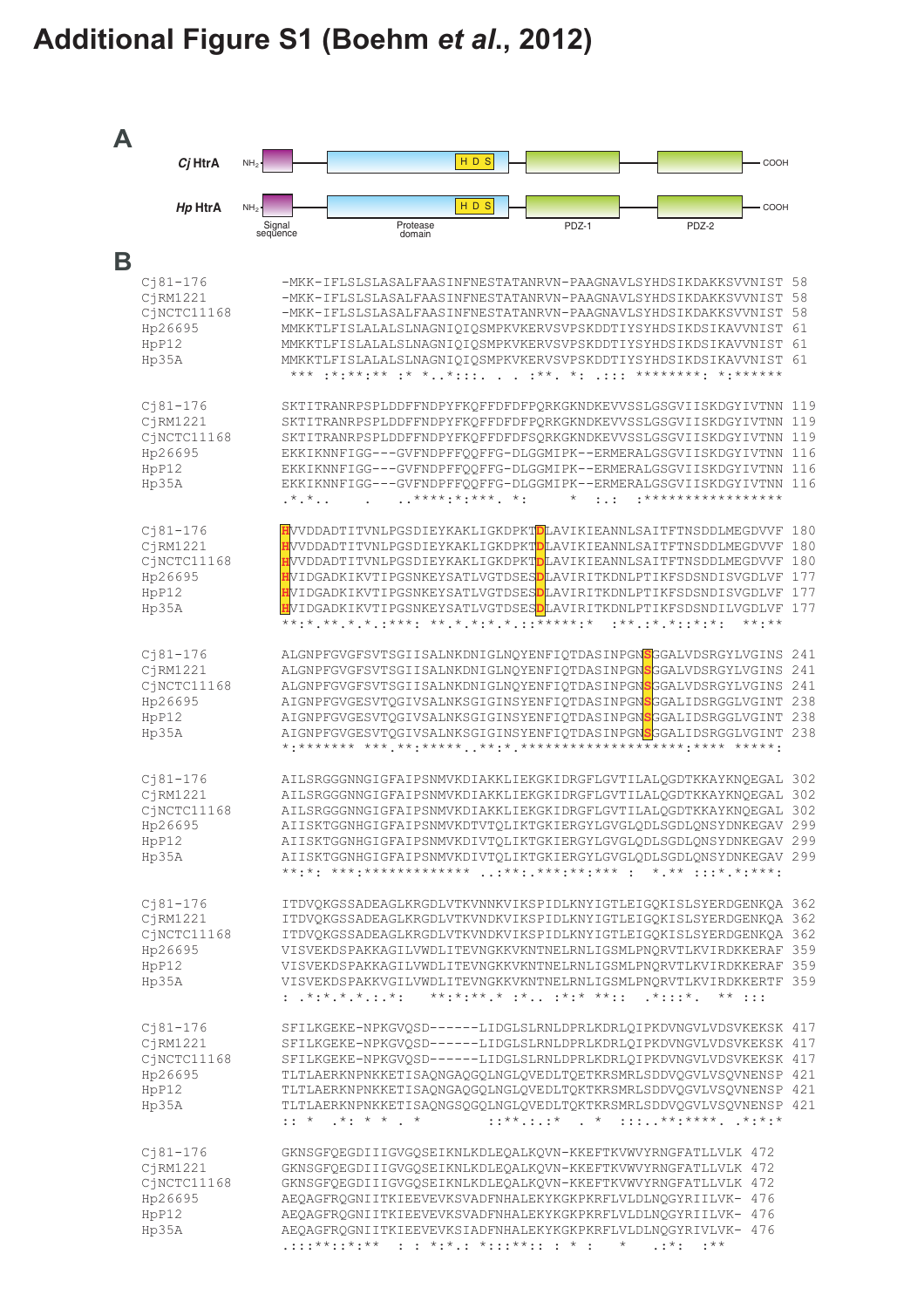## Additional Figure S2 (Boehm et al., 2012)

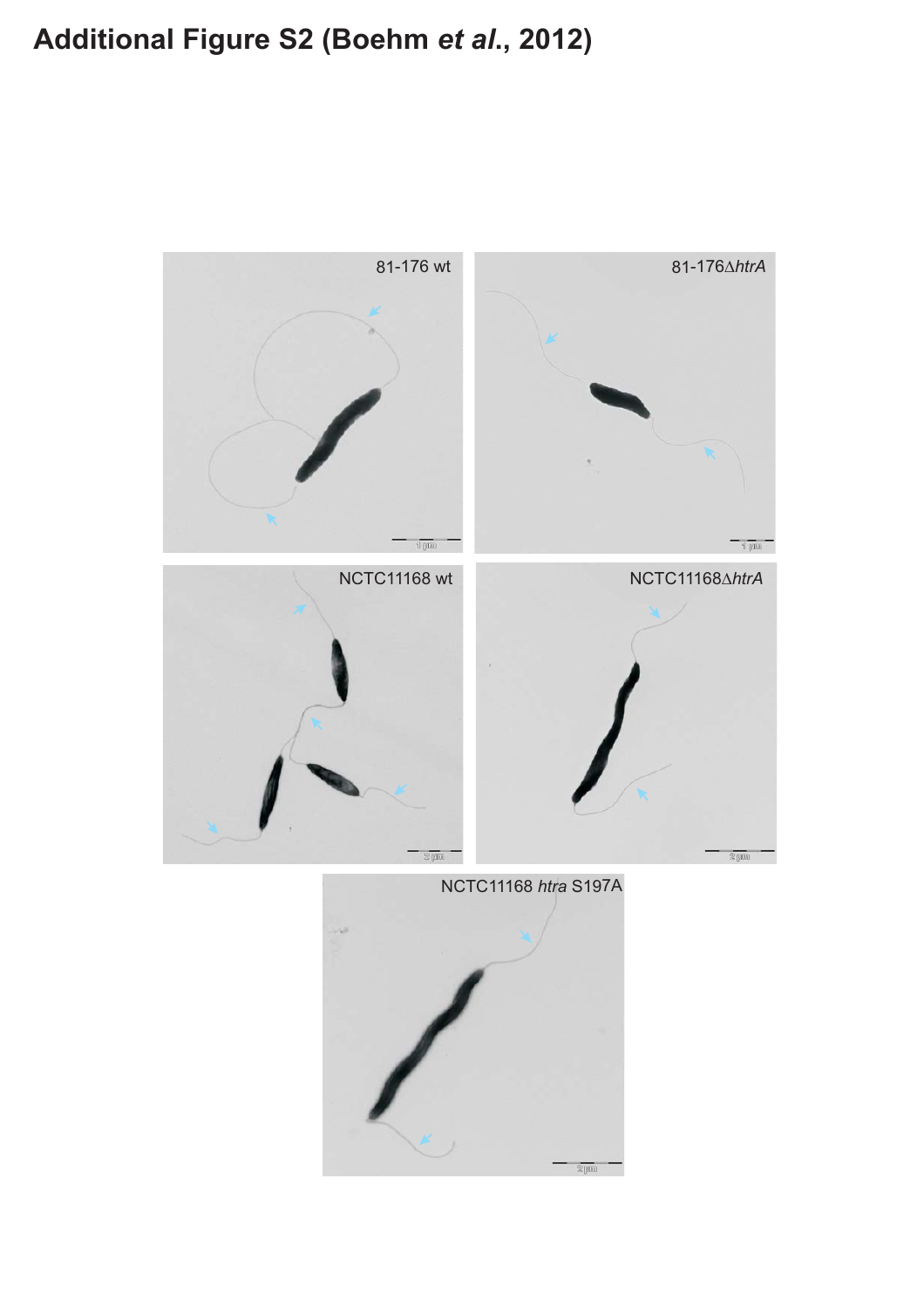## Additional Figure S3 (Boehm et al., 2012)